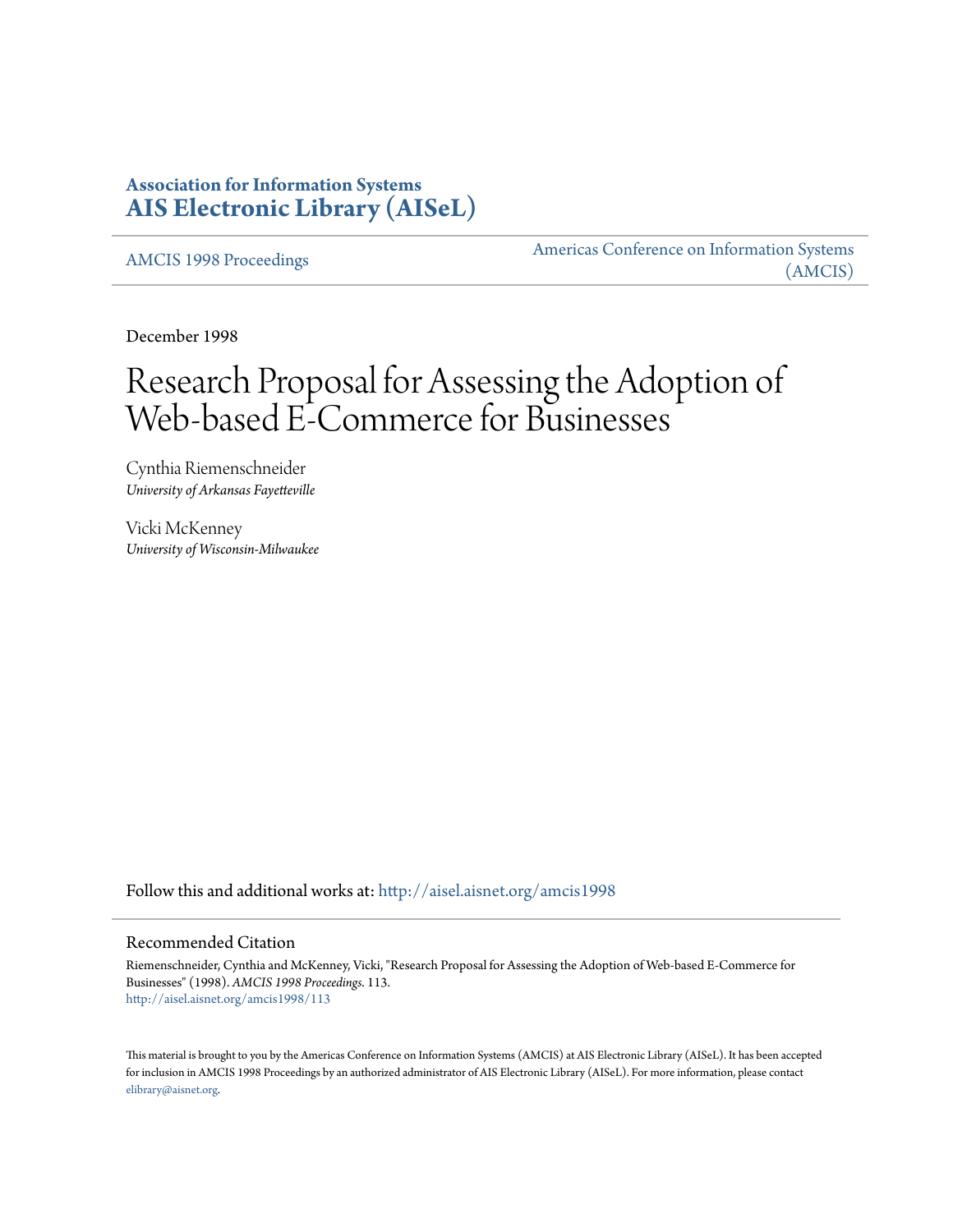# **Research Proposal for Assessing the Adoption of Web-based E-Commerce for Businesses**

## **Cynthia K. Riemenschneider**

University of Arkansas, Fayetteville

### **Vicki R. McKinney**

University of Wisconsin-Milwaukee

#### **Abstract**

*Many organizations are currently examining the opportunities made available through the Internet. The purpose of this research project is to assess the behavior of business executives in the decision making process of adopting web-based electronic commerce. The Theory of Reasoned Action (Ajzen and Fishbein, 1980), and the Theory of Planned Behavior (Ajzen, 1991) provide the theoretical foundation for this study. Executives employed by varying sizes of companies will be surveyed in this cross-industry study. Currently, the research is in the initial phase of data collection.*

#### **Introduction**

No one would argue that the usage of the Internet has increased over the last three years. Michalski (1996) comments that businesses are compelled to use the Internet for several reasons. First, the Internet provides global access to large audiences at a relatively inexpensive price. Second, it offers essentially unlimited real estate and the ability to connect with millions of users. Third, the Internet allows firms to have a virtual front door to a large audience through a home page as well as creating useful interactions with customers, suppliers, or stakeholders. This last reason provides a simple illustration of the broad applications of electronic commerce.

According to Choi, Stahl and Whinston (1997), "…electronic commerce refers to the use of electronic means and technologies to conduct commerce, including within-business, business-to-business, and business-to-consumer interactions(p. 13)." Clark (1997) claims that even though the adoption of electronic commerce has not necessarily soared, "the adoption curve is gradually moving upward (p. 16)." According to Alexander Cavalli, the Chief Technology Officer of CyberGuard, a company which provides different security products for Intranet/Internet users, companies are not adopting e-commerce as quickly as one would expect (Clark, 1997). However, Cavalli claims the companies which are adopting e-commerce the most readily are those in the health care and financial industries. According to Wall Street analysts (Machlis, 1998), the average growth rate for electronic commerce for 1998 is forecasted as 30%. The purpose of this research project is to determine which companies are adopting e-commerce. Are the companies, which are adopting e-commerce large or small, what industries are they in, and most importantly, what factors influence their decisions to adopt e-commerce?

#### **Brief Literature Review**

The Theory of Planned Behavior (Ajzen, 1991) and the Theory of Reasoned Action (Ajzen and Fishbein, 1980), both well researched intention models, provide the theoretical foundation for this study.

The TRA has had wide application in many behavioral science disciplines, and it has been used empirically in a broad variety of situations to predict and understand behavior. Loch and Conger (1996) used the TRA in an exploratory study to identify users' behavior and attitudes when dealing with computer privacy issues. Sampling 174 graduate students from four urban universities, their findings indicated that both subjective norms and attitudes were significant in determining intentions regarding computing acts relating to ownership and privacy. Davis et al. (1989) used the TRA to examine user acceptance of computer technology. Their longitudinal study included 107 MBA students involved in voluntary usage of a word processing system. They concluded that it is possible to predict individual's computer use based on their intentions. Yeaman (1988) used the TRA to predict intention to learn to use a microcomputer; however, subjective norms did not contribute to the prediction.

In 1988, Sheppard, Hartwick and Warshaw conducted a meta-analysis of the research involving the TRA. They found significant evidence for the validity of the model's predictions. For the relationship between intentions and behaviors, they found a frequency-weighted average correlation of  $r = .53$ , ( $p < .01$ ). This correlation, based on 87 studies, included a total of 11,566 subjects. For the relationship of attitudes and subjective norms to intentions, they found an average correlation of  $r = .66$ (p<.001). This correlation was based on 87 studies using a total of 12,624 subjects. These meta-analytic results provide strong support for the use of TRA when studying e-commerce adoption.

The TPB is an extension of the TRA which contains additional constructs that, along with behavioral intention, are theorized to predict goal achievement. One of these constructs is identified as perceived behavioral control (PBC). PBC refers to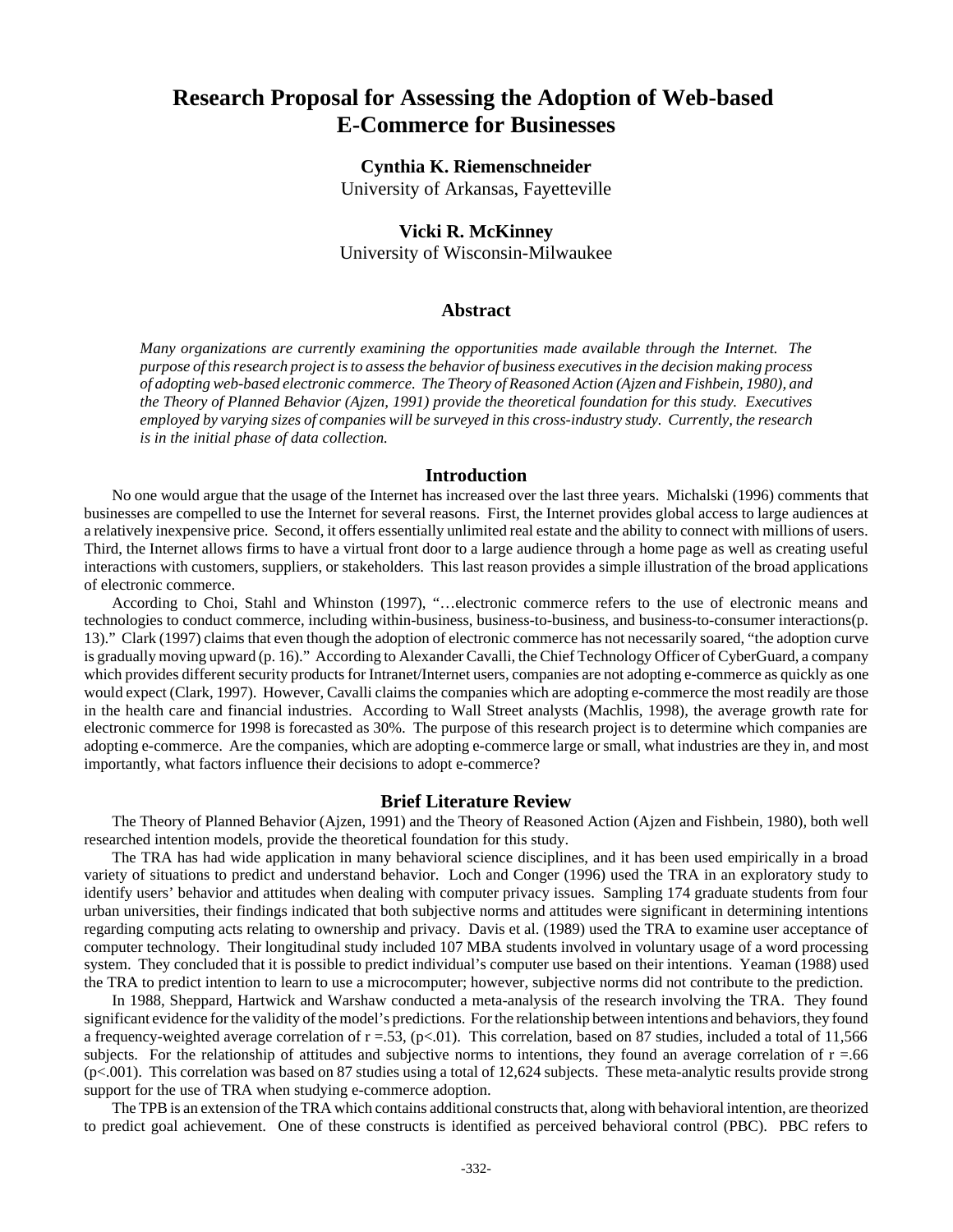someone's perception of "...the presence or absence of requisite resources and opportunities" (Ajzen and Madden, 1986, p. 457) needed to perform the behavior of interest. The assumption of PBC is that it reflects past experiences as well as anticipated barriers (Ajzen, 1988). Since business executives may be influenced by their previous experiences regarding decisions made in information technology, consideration of this additional construct should also be included in this study.

The TPB has been used in a variety of situations. Schifter and Ajzen (1985) used the TPB to predict weight loss behavior successfully. Ajzen and Madden (1986) predicted college students' intentions to attend class and earn a good grade. Krueger and Carsrud (1993) provided support for the use of the TPB in studying the emergence of new businesses. Mathieson (1991) used the TPB to predict a person's intention to use an information system. Additionally, Taylor and Todd (1995) found the TPB useful in predicting student usage of a computer resource center. The validity of this theory in such a broad set of situations suggests that it might also have some validity in this research, which is to predict how senior executives in business decide to adopt e-commerce.

#### **Research Agenda**

Mykytyn and Harrison (1993) give a six-step process for developing an instrument to measure the determinants of behavior based on the TRA. The steps are applicable to both the TPB and TRA. Each step is addressed below.

First, the behavior of business executives in considering the adoption of electronic commerce is the behavior of interest. The population of interest includes businesses in a major southwestern metropolitan area in the United States.

Second, according to Fishbein and Ajzen (1975) and Ajzen and Fishbein (1980), the best way to identify salient consequences, referents and resources/obstacles is to conduct elicitation interviews or surveys involving small (20-50 person) samples of respondents who are representative of the population. The authors recommend developing an open-ended questionnaire for use in the elicitation study. Currently, the researchers are in the process of doing an elicitation study.

Responses are being elicited from business executives of both large and small firms operating in a southwest metroplex. Once collected, responses will be categorized and utilized in the development of the full questionnaire. This corresponds to the third step given by Mykytyn and Harrison (1993), choosing the responses cited the most often. Weber (1990) gives some guidelines for doing basic content analysis. Lacity and Janson (1994) suggest that content analysis is a positivist approach to analyzing qualitative data. A positivist approach maintains ". . . understanding arises through the identification of nonrandom variation. This implies that frequency is an indicant of importance -- the more a phenomenon occurs, the more likely it is nonrandom and thus important" (Lacity and Janson, 1994, p.142). Although causality cannot be inferred using this type of analysis, Weber (1990) claims that it can be used to code open-ended questions in surveys.

Several applications of content analysis have been made in the information systems field. Todd, McKeen, and Gallupe (1995) used content analysis to analyze IS job advertisements. Also, Jarvenpaa and Ives (1990) used content analysis to analyze annual reports to determine the emphasis of information as a competitive advantage.

Based on the elicitation study and content analysis, questions which assess behavioral intention, subjective norm, attitude, perceived behavioral control, normative beliefs, motivations to comply, behavioral beliefs, evaluations, control beliefs, and perceived power will be constructed. The development of questions for the above constructs make up steps four and five of the six-step process. Ajzen and Fishbein (1980) provide guidelines, which can be used to develop the questions that refer to the TRA. Ajzen (1991) and Mathieson (1991) give example questions and guidelines, which can be employed to develop the questions that refer to the TPB. Step six concludes with the administration of the questionnaire.

#### *References*

- Ajzen, I. "The Theory of Planned Behavior," *Organizational Behavior and Human Decision Processes* (50), 1991, pp. 179- 211.
- Ajzen, I. and M. Fishbein. *Understanding Attitudes and Predicting Social Behavior*. Prentice-Hall, Englewood Cliffs, NJ, 1980.
- Ajzen, I. and T. Madden. "Prediction of Goal-Directed Behavior: Attitudes, Intentions, and Perceived Behavioral Control," *Journal of Experimental Social Psychology* (22), 1986, pp. 453-474.
- Choi, S., D. Stahl, and A. Whinston. *The Economics of Electronic Commerce*. Macmillan Technical Publishing, Indianapolis, 1997.
- Clark, E. "E-Commerce makes Inroads," *Network*, July 1997, p. 16.

Davis, F., R. Bagozzi, and P. Warshaw. "User Acceptance of Computer Technology: A Comparison of Two Theoretical Models," *Management Science* (35:8), August 1989, pp. 982-1003.

- Fishbein, M. and I. Ajzen. *Belief, Attitude, and Behavior: An Introduction to Theory and Research*. Addison-Wesley, Reading, MA, 1975.
- Jarvenpaa, S. and B. Ives. "Introducing Transformation Information Technologies: The Case of the World Wide Web Technology," *International Journal of Electronic Commerce* (1:1), Fall 1996, pp. 95-126.
- Krueger, N. and A. Carsrud. "Entrepreneurial Intentions: Applying the Theory of Planned Behavior," *Entrepreneurship & Regional Development* (5), 1993, pp. 315-330.